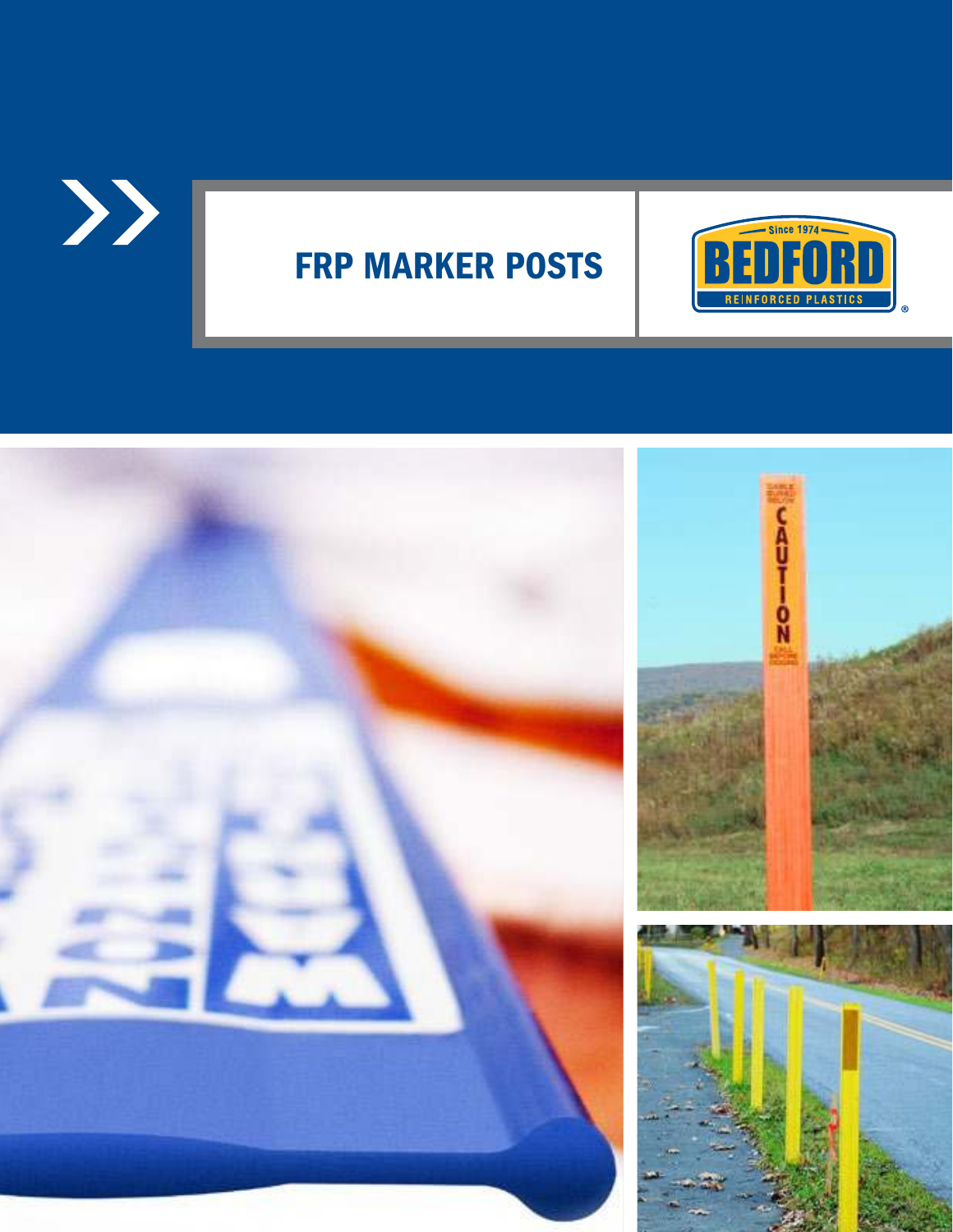### APPLICATIONS

- **Utility line marking**
- **Municipal water lines**
- **Potable water lines**
- Waste water lines
- Gas lines
- Buried cables
- **Boundary lines Parks & Recreation**
- 
- **Electrical**
- **Telecommunications**

### FEATURES & BENEFITS

- **Lightweight yet high strength**
- **Electrically non-conductive**
- Won't rust, rot, warp or bow
- **-** High impact strength
- Withstands harsh environments
- Applicable in all climates and temperatures

### **OPTIONS**

**Test station** 

### STANDARD COLORS & SIZES

- **Standard colors: white,** yellow, orange, blue, red, green and brown
- Common lengths: 62" (1.575 m), 66" (1.676 m) and 72" (1.829 m)
- **Available with or without decals** and/or soil anchors

Additional colors and lengths are available; call for details. With the addition of an optional anchor, the markers become virtually impossible to remove once driven into the soil.



## GET THE STRENGTH AND DURABILITY OF FIBERGLASS WITH BEDFORD UTILITY MARKERS

From utility line marking to boundary marking, Bedford has the marker post you need — along with the strength and corrosion resistance of fiberglass-reinforced polymer (FRP). Our entire marker post line is made of FRP using the pultrusion process, which is known for consistently producing high-quality products with excellent strength-to-weight ratios. It's an economical solution designed to deliver years of outstanding performance in harsh outdoor conditions.

# **XX** Utility Markers





### BRP Marker

This economical post has a unique profile that allows for the placement of decals on both sides of the post while protecting the warning and identification markings. The special design gives it the ability to flex, yet has the strength needed to be manually driven into hard soils.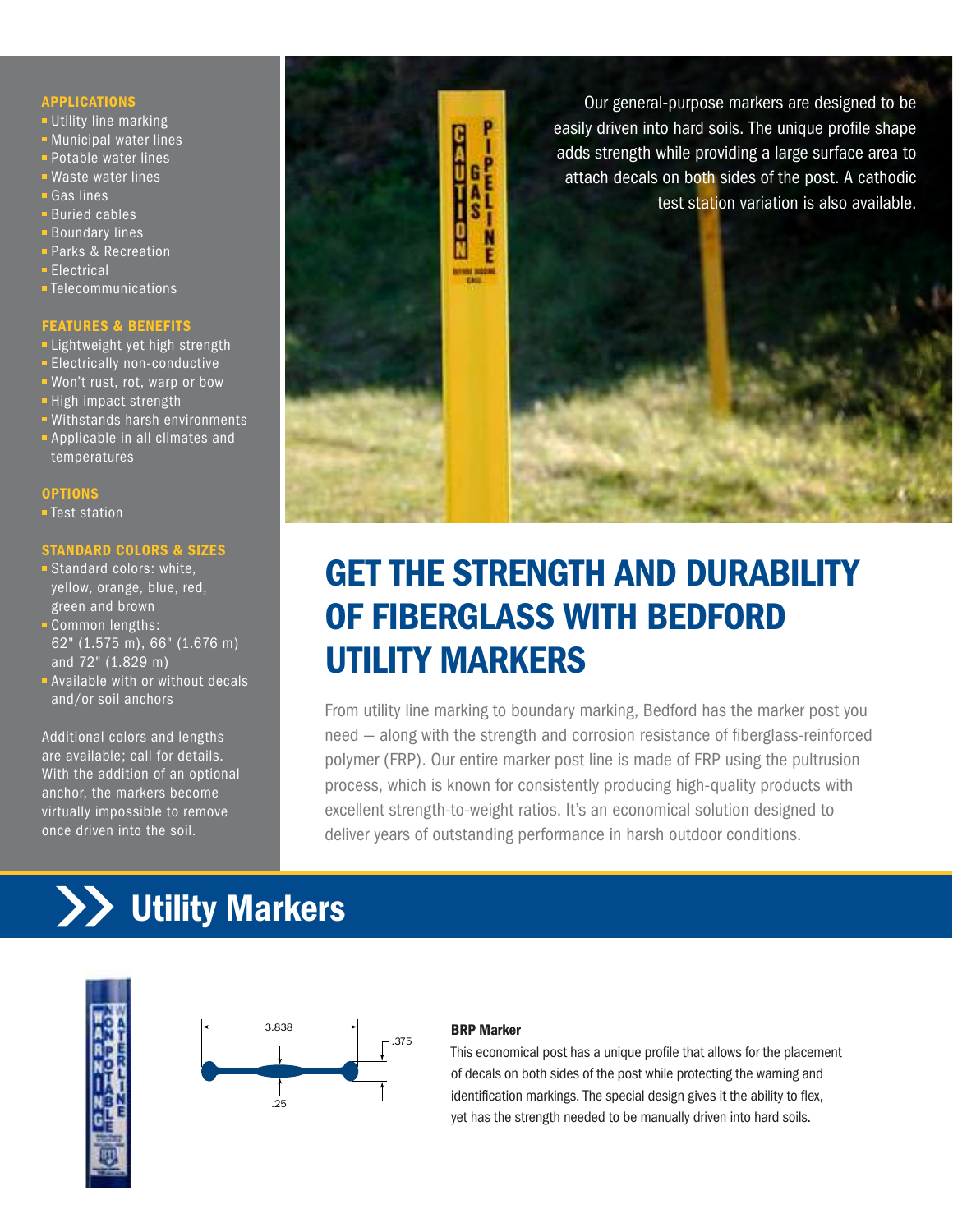# Utility Markers



### Tri-Marker

A sturdy identification marker, the Tri Marker allows placement of decals on one side of the post while protecting the warning and identification markings. The special design features an extra rib at the center of the marker for added rigidity, making it wind-resistant and strong enough to be manually driven into hard soils. Reinforcing ribs are molded into the profile along the lengthwise edges, with a pointed end for easier ground penetration.



### Flat Marker

This economical, general-purpose identification marker allows for the placement of decals on both sides of the post while protecting the warning and identification markings. It's designed to flex, if necessary, yet is strong enough to be manually driven into hard soils. Reinforcing ribs are molded into the profile along the lengthwise edges, with a pointed end for easier ground penetration.



### Boundary Marker

This marker's unique profile allows for the placement of decals on one side of the post, while providing a dual-rib structure on the reverse side for strength. The special design gives it the strength needed to be manually driven into soils.



### Slim Jim Marker

The economical Slim Jim marker allows for the placement of decals on one side of the post. It can be used to identify service lines, meters, valves and other situations that require low-profile or temporary identification. In areas that receive snow, the Slim Jim can also be attached to existing road markers in the fall and removed in the spring, providing a guide for snowplow operators to avoid hitting road markers.



Cathodic Test Station